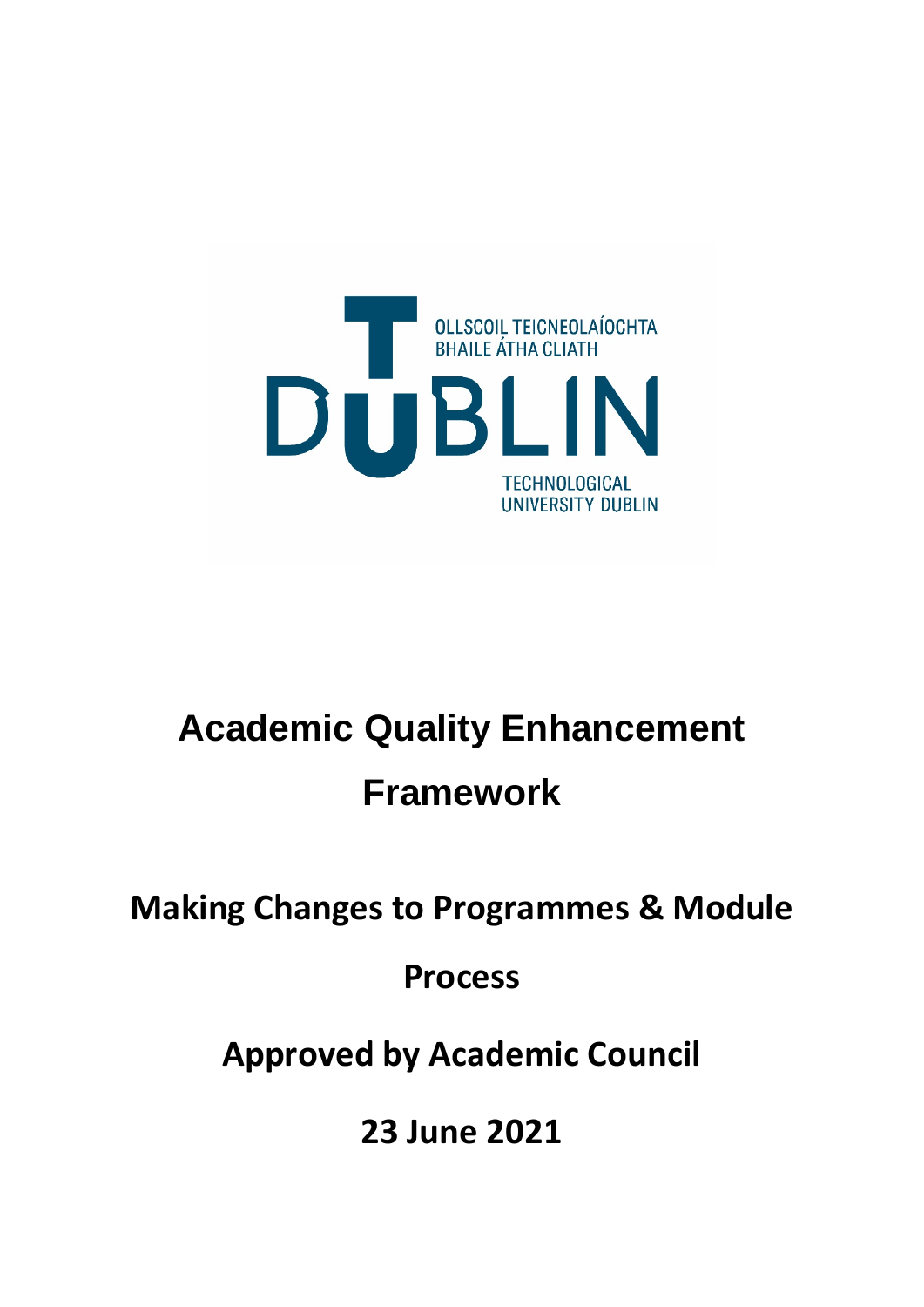# TABLE OF CONTENTS

| 1. |      |  |  |  |  |  |  |
|----|------|--|--|--|--|--|--|
| 2. |      |  |  |  |  |  |  |
| 3. |      |  |  |  |  |  |  |
| 4. |      |  |  |  |  |  |  |
|    | 5.   |  |  |  |  |  |  |
|    | 6.   |  |  |  |  |  |  |
|    | 6.1. |  |  |  |  |  |  |
|    | 6.2. |  |  |  |  |  |  |
|    | 6.3. |  |  |  |  |  |  |
| 7. |      |  |  |  |  |  |  |
|    | 7.1. |  |  |  |  |  |  |
|    | 7.2. |  |  |  |  |  |  |
|    | 7.3. |  |  |  |  |  |  |
|    | 7.4. |  |  |  |  |  |  |
| 8. |      |  |  |  |  |  |  |
|    | 8.1. |  |  |  |  |  |  |
|    | 8.2. |  |  |  |  |  |  |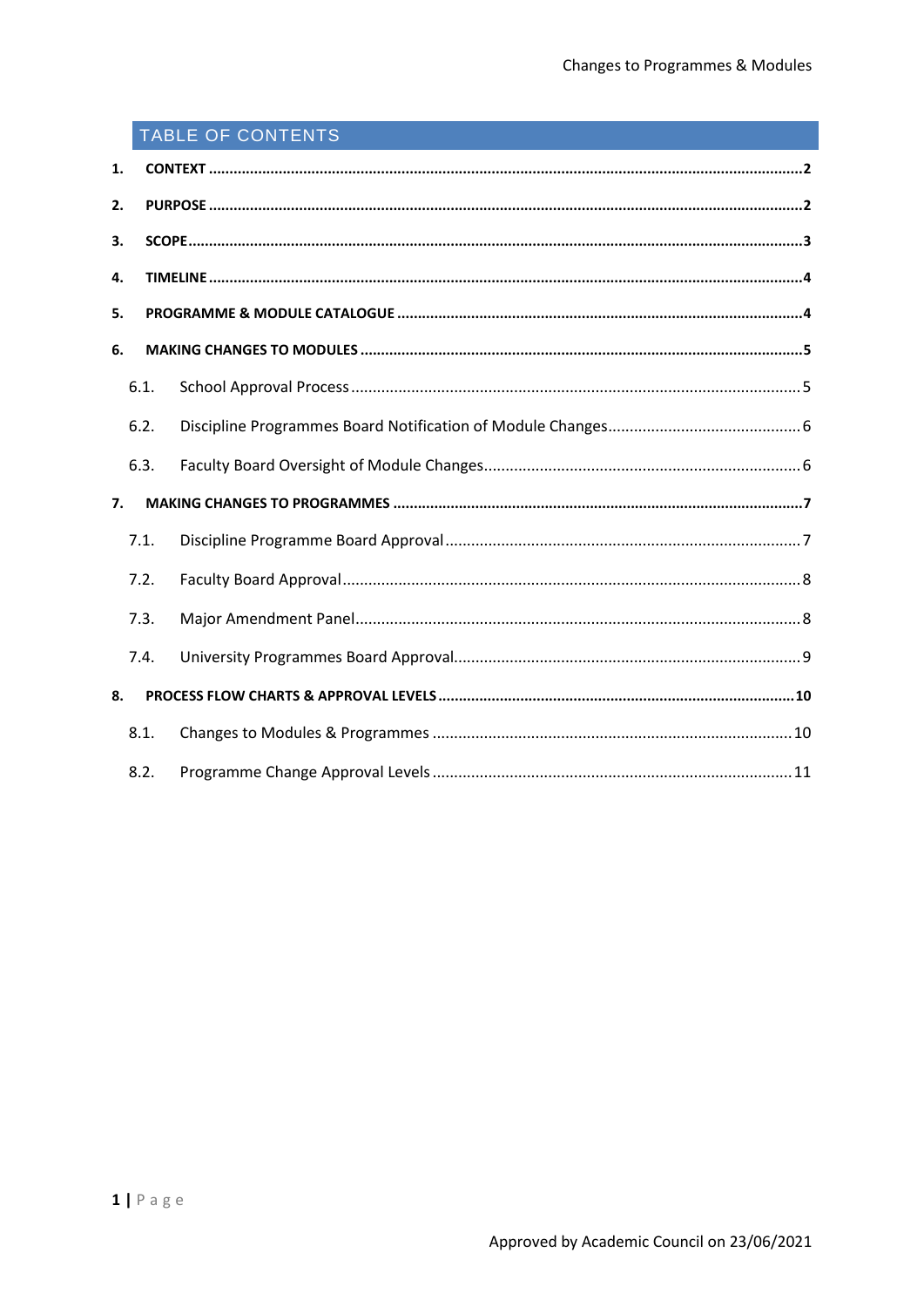# <span id="page-2-0"></span>**1. Context**

- 1.1. This document sets out the University's process for making changes to validated programmes and modules. As part of the on-going review and enhancement, Schools and *Discipline Programmes Boards* reflect on all aspects of the modules and programmes within their remit with a particular focus on the enhancement of student engagement and learning. Changes to modules or aspects of the programme such as assessment strategy, entry requirements and pedagogical approaches may be identified.
- 1.2. Lecturers and *Discipline Programmes Boards* can propose changes to modules and programmes through the procedures described in this document.
- 1.3. Any changes to programmes and modules must align to the TU Dublin Educational Model and to the core Mission, Vision and Values of the University.

# <span id="page-2-1"></span>**2. Purpose**

- 2.1. The purpose of this document is to outline the policies and procedures relating to the process that allows changes to be made to programmes and modules outside of the Programme Review process.
- 2.2. The purpose of the module and programme modification process is to allow Schools, lecturers and Discipline Programmes Boards to propose changes arising from activities and processes such as:
	- Quality enhancement activities, such as reviews or the Annual Academic Quality Enhancement Process;
	- Changes in the learning environment, such as physical or technological resources;
	- Feedback from stakeholders such as employers, graduates, students, and community and industry partners;
	- Changes in professional or regulatory body requirements;
	- Technological updates or changes in workplace practice;
	- Changes in available resources, such as staffing, buildings or equipment.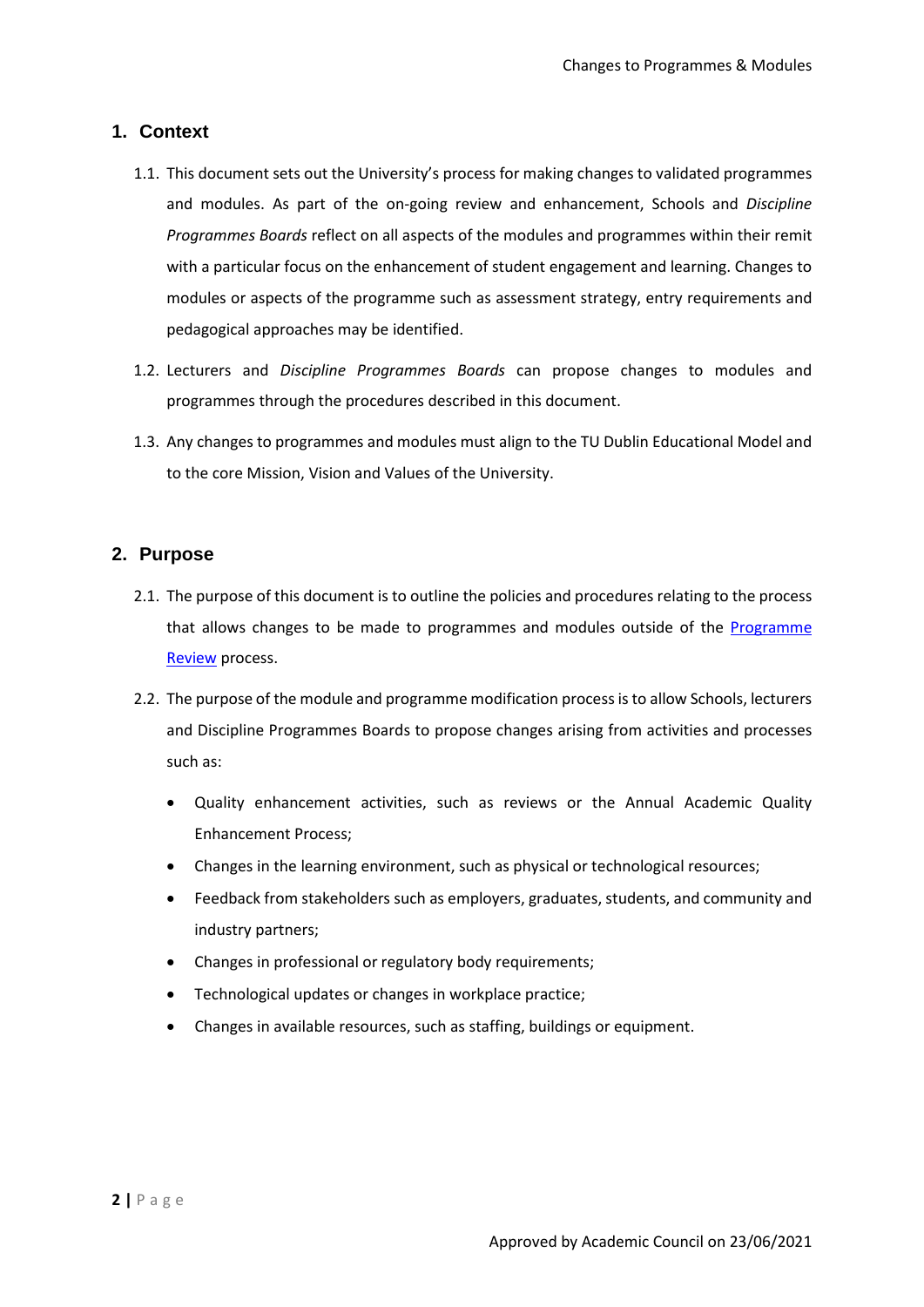# <span id="page-3-0"></span>**3. Scope**

- 3.1. The process described in this document is used to make changes to programmes and modules that do not fundamentally change the overall aims or outcomes of the programmes. Module modifications include changes to any approved field on the module template within the [Programme & Module Catalogue.](https://dit.akarisoftware.com/curriculum/) Programme modifications include changes to any approved field on the programme template within th[e Programme & Module Catalogue.](https://dit.akarisoftware.com/curriculum/)
- 3.2. A significant change, or a large number of changes, to modules and/or programmes may trigger a Programme Review or a Programme Validation. *Academic Affairs* in consultation with the Programme Coordinator, Head of School and the Faculty Vice-Dean of Education will decide whether a programme review is required. The addition or removal of a new module may trigger a review but it will depend on the nature/size of the module in the context of the overall programme outcomes, and how different it is from the module it is replacing. Other examples of changes that may trigger a programme review include:
	- Change of programme title and related changes to programme learning outcomes;
	- Change to ECTS;
	- Introduction of a work placement module;
	- Introduction or removal of a stream;
	- Minor changes to a significant proportion of the programme.
- 3.3. When the changes do not trigger a programme review, the procedures described here can be used to make and approve changes to programmes and modules.
- 3.4. All changes to modules that adhere to Faculty and University policies require approval by the School only. The responsibility to consider and approve modules lies with the School Executive. However, the School Executive may delegate that responsibility to a School committee or staff team.
- 3.5. There are three levels of change applicable to programmes, as listed i[n Section 8.2:](#page-11-0)
	- Level 1 requires Discipline Programme Board (School) approval only;
	- Level 2 requires Faculty Board approval;
	- Level 3 requires University Programmes Board approval.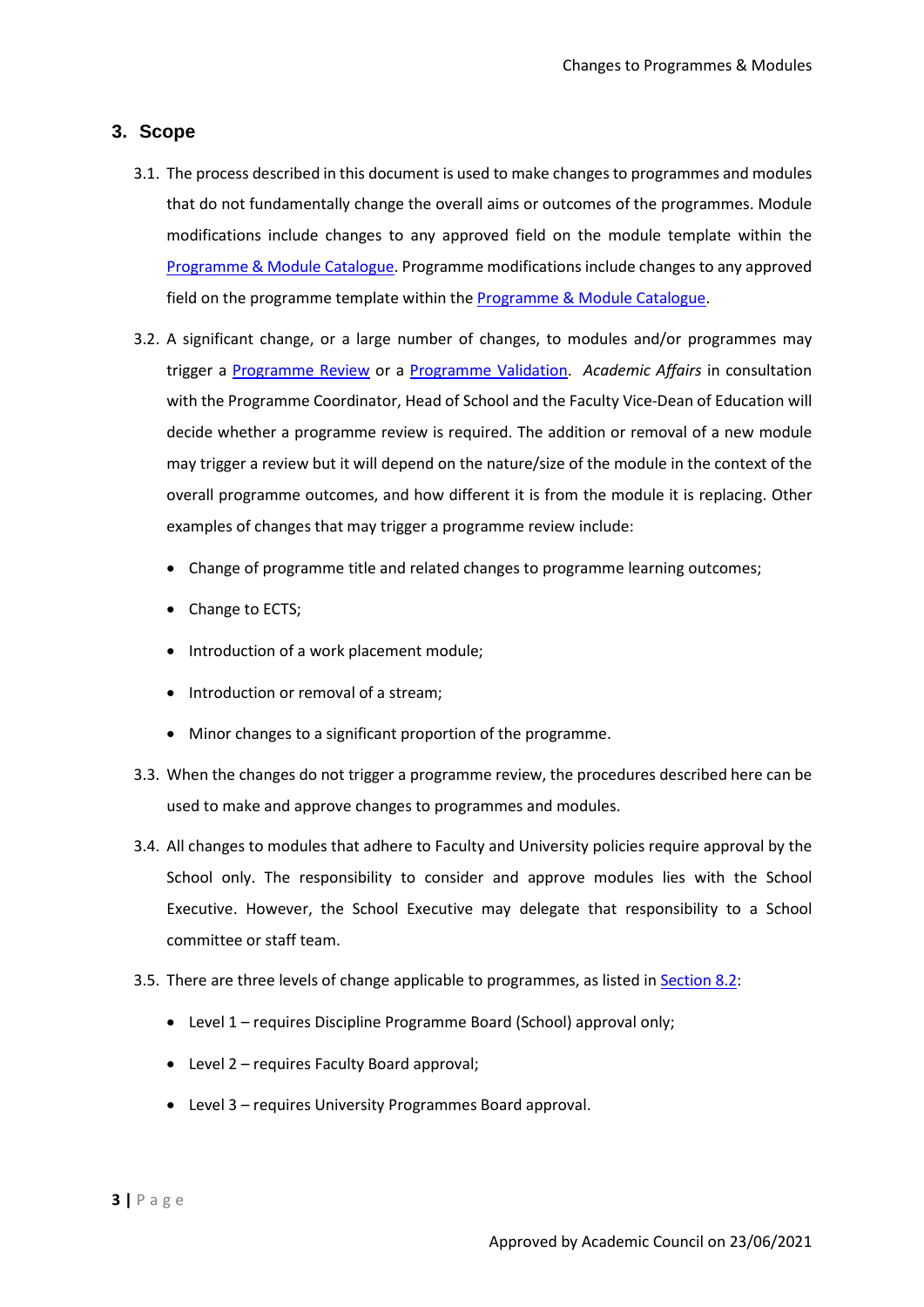3.6. The Workflows and Programme Change Levels, as shown in [Section 8.1,](#page-10-1) that facilitate these programme approval levels are integrated into the [Programme and Module](https://dit.akarisoftware.com/curriculum/)  [Catalogue](https://dit.akarisoftware.com/curriculum/) to allow the changes to be approved at the appropriate level.

## <span id="page-4-0"></span>**4. Timeline**

- 4.1. Module changes and Level 1 programme changes must be submitted and approved prior to the commencement of teaching. Level 2 and Level 3 programme changes should be submitted and approved by the end of the academic year in order to be implemented at the start of the next academic year. Changes to programmes and modules will not normally be implemented once teaching has commenced.
- 4.2. For programmes commencing in January, Level 2 and Level 3 programme changes should be submitted and approved before 30<sup>th</sup> November each year.

# <span id="page-4-1"></span>**5. Programme & Module Catalogue**

- 5.1. The programme and module change proposal and approval procedures described here are all facilitated through the University's [Programme & Module Catalogue.](https://dit.akarisoftware.com/curriculum/) The catalogue eliminates the need to print or submit any documents in hard copy, as proposals move through the approval procedures within the system.
- 5.2. Following discussions among the programme team and consultation with the relevant programme coordinators, lecturers can trigger the module approval process by making a change to their assigned modules within the Programme & Module Catalogue. The amended module will not be visible to students or other staff until the change is approved at the appropriate level. Students and staff will continue to see the approved version until such time as the change is approved and the live system in updated.
- 5.3. Programme Coordinators can trigger the programme approval process by making a change to the programme information within the Programme & Module Catalogue.
- 5.4. Changes are made to either module or programme information and submitted within the Programme & Module Catalogue. The amended module or programme information is then automatically directed to the required approval level for review. The proposer will be notified automatically, via the Programme & Module Catalogue, of the outcome of the review process.
- 5.5. In the case where a change is not approved, feedback is also provided via the Programme & Module Catalogue.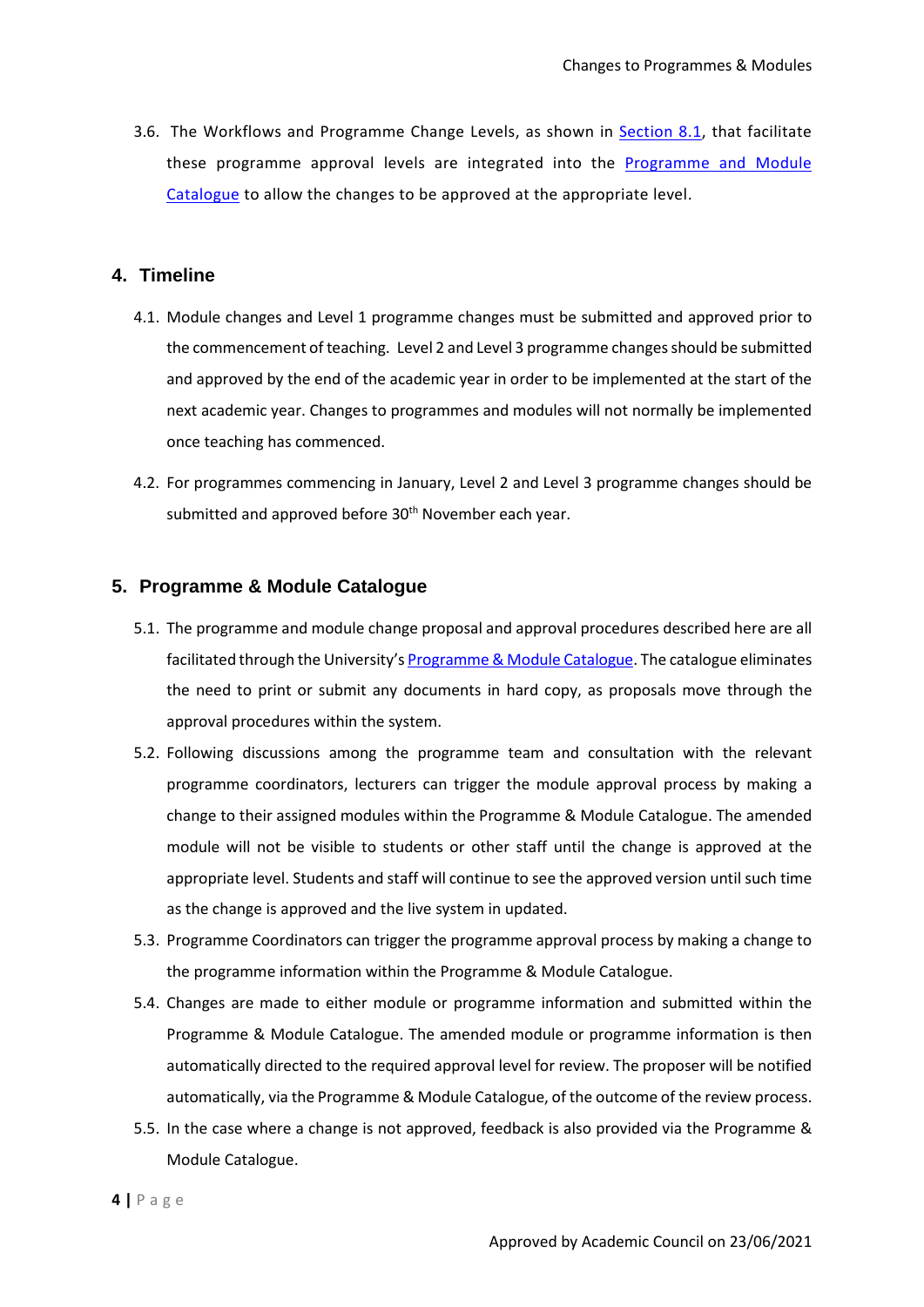### <span id="page-5-0"></span>**6. Making Changes to Modules**

#### **6.1. School Approval Process**

- <span id="page-5-1"></span>6.1.1 The School responsible for the delivery of a module is also responsible for the management and approval of changes to the module.
- 6.1.2 When the amended module is submitted for approval all lecturers assigned to that module, and the Programme Coordinator(s) are notified through the Programme & Module Catalogue. The lecturer(s) proposing the change and the Programme Coordinator(s) will be notified through the Programme & Module Catalogue of the decision made by the School.
- 6.1.3 Where a module is taught by more than one lecturer, each lecturer involved in the delivery of the module should be consulted prior to the change request being submitted for approval. Where practical, student feedback should also be sought on the proposed changes.
- 6.1.4 If the proposed change is rejected by the School, feedback is provided to the lecturer proposing the change and the Programme Coordinator(s). The module change process is facilitated by the [Programme & Module Catalogue](https://dit.akarisoftware.com/curriculum/) through the Workflows within the system.
- 6.1.5 The draft module will be submitted via the Programme & Module Catalogue to the Head of School (or nominee) for review. Prior to approving module changes, the *School Executive* reviews the module and ensures the following:
	- All lecturers currently delivering the module have been consulted on the proposed change;
	- Where practical, student feedback has been sought;
	- Resources are available to deliver the module as described in the module descriptor;
	- Proposed changes align to University Policies and the Educational Model;
	- Module aim(s) are appropriate and aligned to the programme(s) aims;
	- Learning outcomes are written correctly;
	- Assessment types are appropriate and aligned to the learning outcomes;
	- Learning and teaching methods are aligned to the learning outcomes and assessments;
	- Reading lists are up to date and available to the students;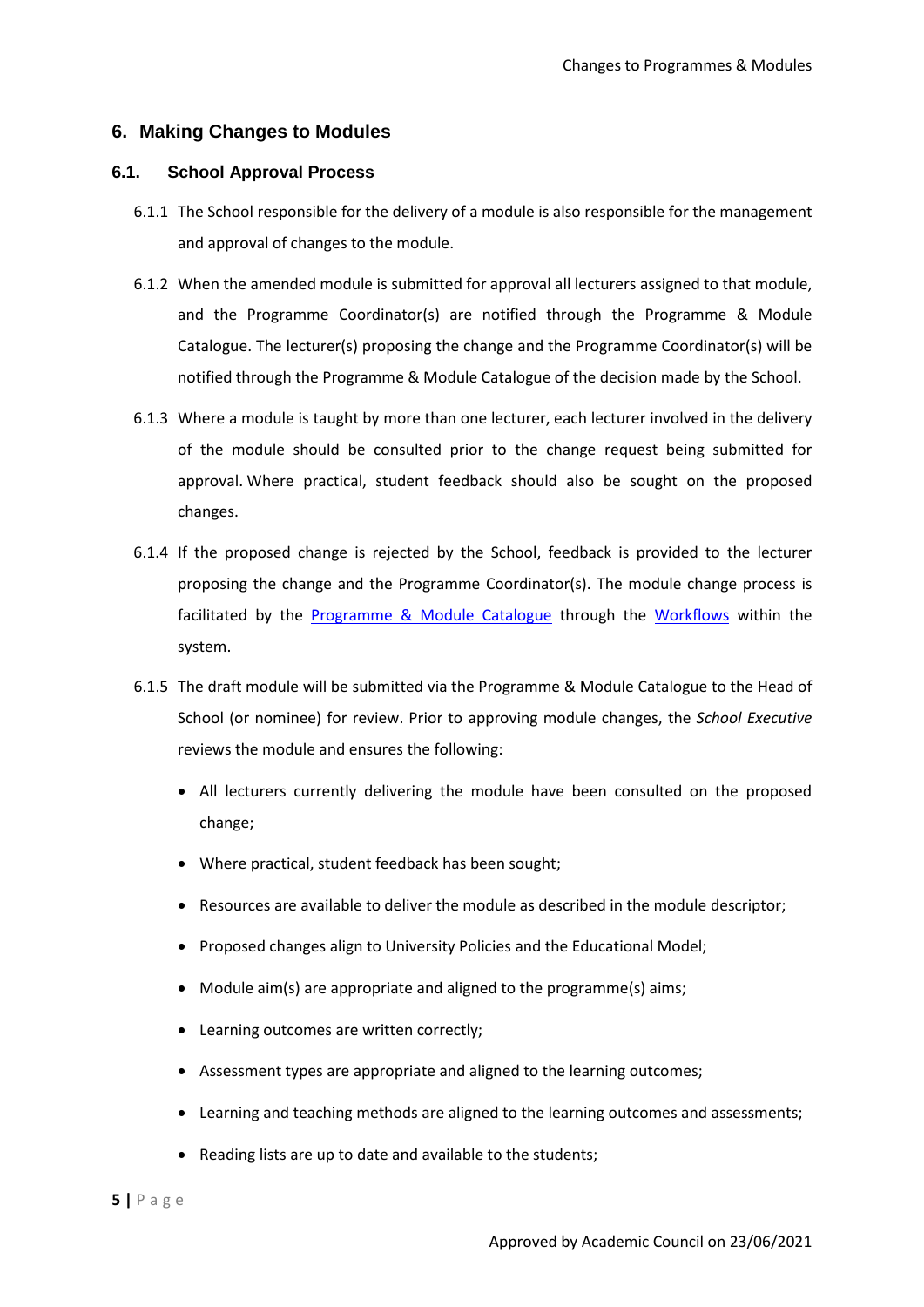- Learning hours are appropriate and aligned to the module learning outcomes.
- 6.1.6 As the School is responsible for the academic delivery of the module, it can also identify/request changes to other aspects of the module in addition to the proposed change.

#### <span id="page-6-0"></span>**6.2. Discipline Programmes Board Notification of Module Changes**

- 6.2.1 The Chair of the *Discipline Programmes Board* will receive notification when module amendments have been approved. The *Discipline Programmes Board* will periodically note the changes and note the extent of module changes and their effect on the programmes under the Board's remit.
- 6.2.2 The Programme Coordinator(s) will have been notified of any proposed module changes prior to the approval by the School. If those changes are not deemed appropriate or suitable to the programme(s), the Programme Coordinator can notify the Chair of the *Discipline Programmes Board* and/or contact the Head of School directly.
- 6.2.3 If a change to the module is approved by a School and the *Discipline Programmes Board* deems that because of that change, the module is no longer appropriate in the context of a particular programme or programmes, it may decide to remove the module from that programme(s) and replace it with a different module. In that case, the procedures in Section 7 are followed to make the necessary change to the programme(s).

#### <span id="page-6-1"></span>**6.3. Faculty Board Oversight of Module Changes**

- 6.3.1 The Faculty Vice-Dean of Education will receive notifications when module amendments have been approved to ensure Faculty Board oversight of all module changes approved by Schools.
- 6.3.2 Faculty Board may make a recommendation to a School to review approved module changes and module descriptors and make further revisions to enhance module and programme documentation. It will also have specific oversight to ensure that all University policies are appropriately adhered to and the module information is provided in the correct format, including the appropriateness of how the learning outcomes are written.
- 6.3.3 In addition to *Faculty Board* oversight, approved amended modules will be reviewed periodically by Academic Affairs, and lecturers may be requested to edit the module descriptors as appropriate.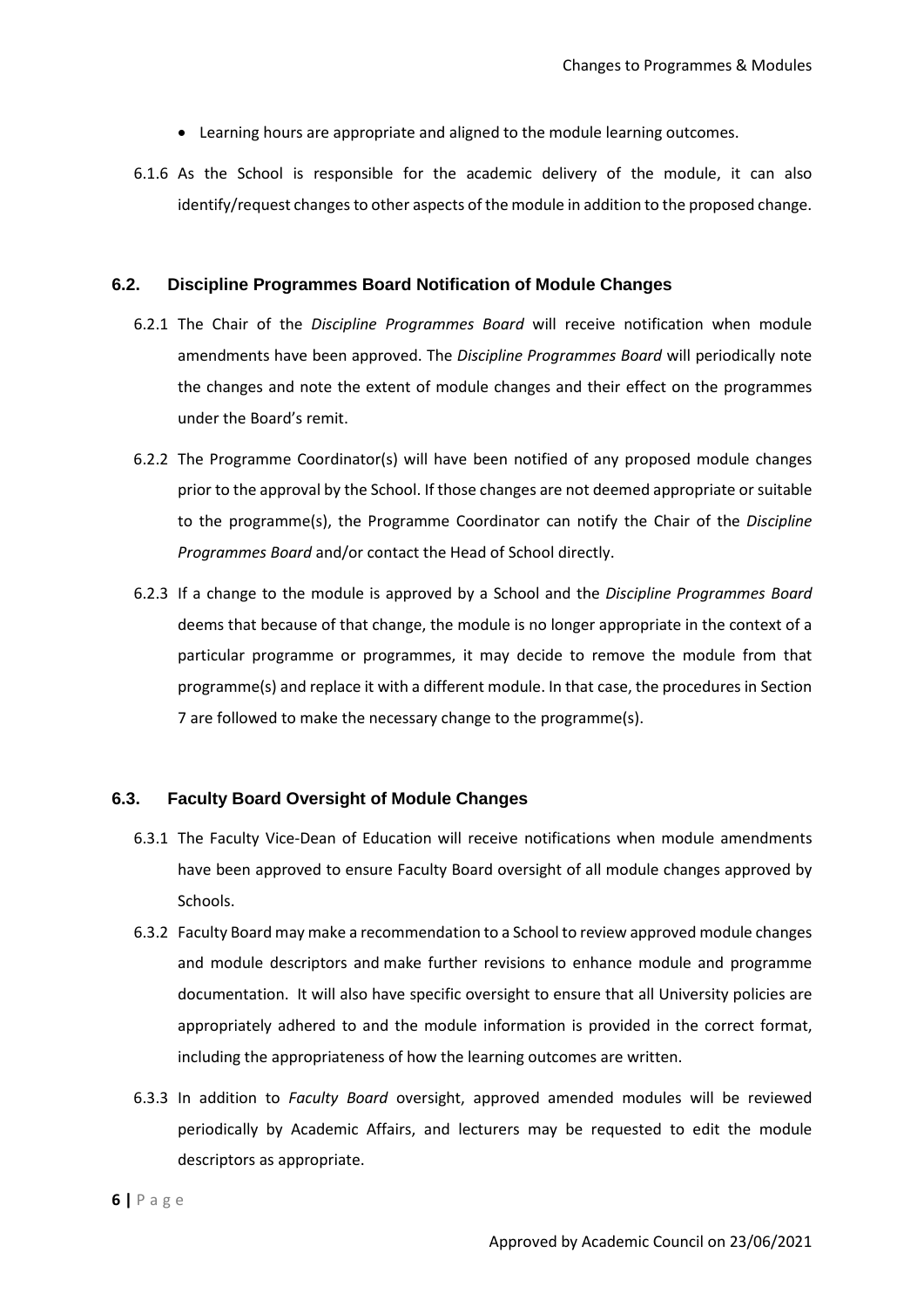## <span id="page-7-0"></span>**7. Making Changes to Programmes**

#### <span id="page-7-1"></span>**7.1. Discipline Programme Board Approval**

- 7.1.1 The Programme Team can propose changes to the programme through the Programme Coordinator. In addition, any member of the *Discipline Programmes Board* may propose a change or a change can be proposed by the *Faculty Board* or the *University Programmes Board*. These changes are proposed, considered and approved through the [Programme &](https://dit.akarisoftware.com/curriculum/)  [Module Catalogue.](https://dit.akarisoftware.com/curriculum/) The Programme Coordinator when proposing changes should consult with the class representatives and the Programme Team.
- 7.1.2 When a programme change is proposed by the Programme Coordinator, the *Discipline Programmes Board* considers the change and ensures the following:
	- The Programme Coordinator has consulted with the class representatives and the Programme Team;
	- The proposed programme change is appropriate and aligned to the programme aims and programme learning outcomes;
	- The proposed programme change is aligned to the TU Dublin Educational Model;
	- The implications, if any, for professional/regulatory accreditation, graduate employability or the achievement of the agreed graduate attributes have been considered;
	- The implications, if any, for recruitment to, progression within, or progression to other programmes have been considered;
	- If applicable, the School has confirmed that required resources are available to implement the programme change;
	- The proposed change aligns to programme, School, Faculty and University regulations, policies and procedures.
- 7.1.3 The *Discipline Programmes Board* makes one of the following decisions:
	- Approve proposed changes (Level 1 changes only);
	- Recommend approval and submit (via the Programme & Module Catalogue) Level 2 and 3 changes to Faculty Board;
	- Reject and provide feedback to the Programme Coordinator.
- 7.1.4 As the *Discipline Programmes Board* is responsible for the academic delivery of the programme, it can also request changes to other aspects of the programme in addition to the proposed change.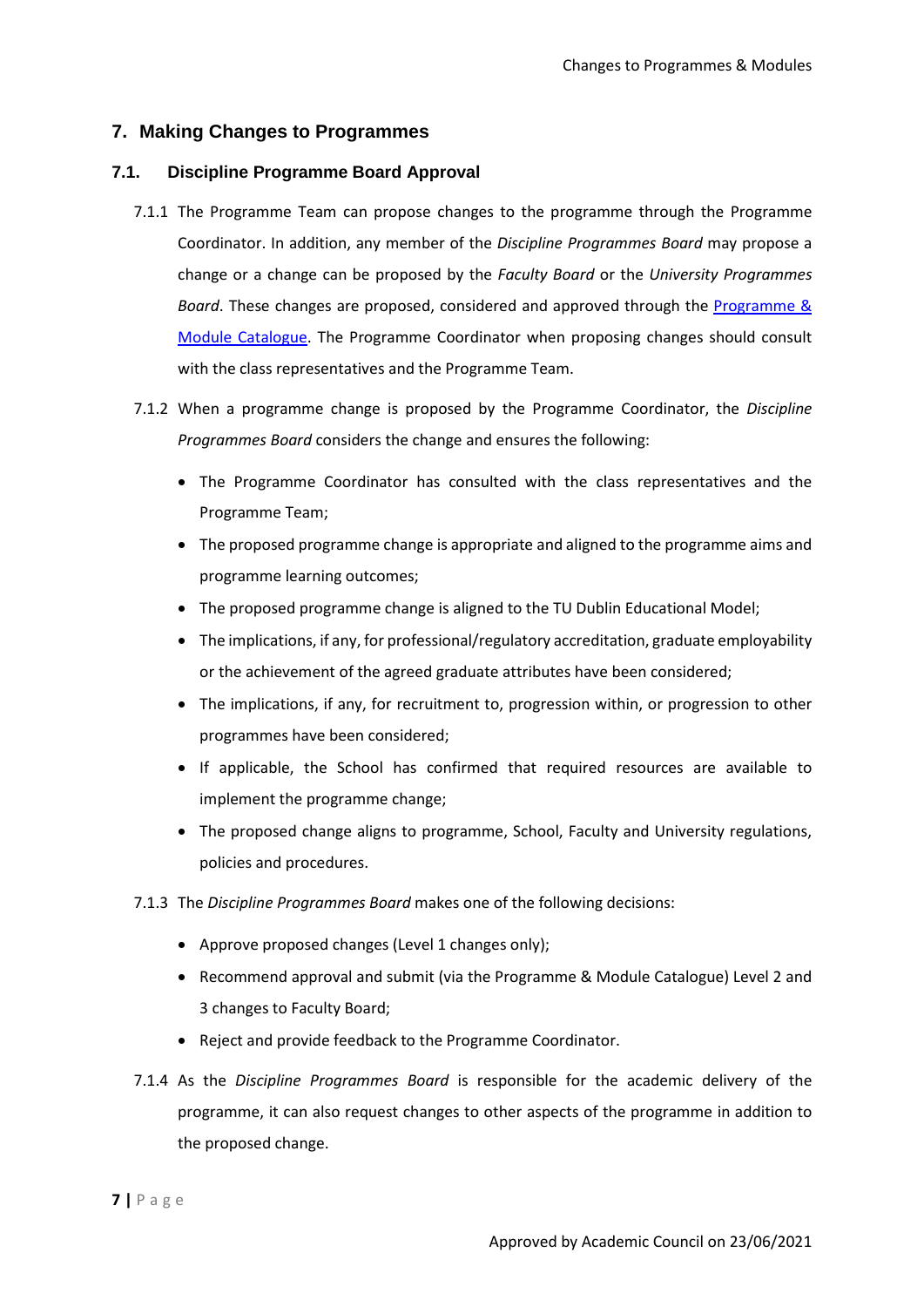- 7.1.5 The Discipline Programmes Board may request that *Faculty Board* convenes a Major Amendment Panel to review the changes or that a full Programme Review should be completed.
- 7.1.6 Academic Affairs is notified of all Level 1 changes approved by the *Discipline Programmes Board* and will ensure the change is updated on the Programme & Module Catalogue at the correct time (e.g. start of the next academic year). All Level 2 and 3 changes recommended for approval are submitted to the *Faculty Board* via the Programme & Module Catalogue.

#### <span id="page-8-0"></span>**7.2. Faculty Board Approval**

- 7.2.1 Faculty Board, or its Academic Quality Enhancement Committee, considers the proposed Level 2 and 3 programme changes submitted by the Discipline Programmes Board through the Programme & Module Catalogue and ensures the proposed changes align to Faculty and University regulations, policies and procedures.
- 7.2.2 Faculty Board makes one of the following decisions:
	- Approve proposed change (Level 2 changes only);
	- Recommend the establishment of a Major Amendment Panel;
	- Recommend approval of Level 3 changes and submit (via the Programme & Module Catalogue) to University Programmes Board;
	- Reject and provide feedback to the Chair of the Discipline Programmes Board and the Programme Coordinator.
- 7.2.3 Academic Affairs are notified of all Level 2 changes approved by the *Faculty Board* so that the change can be updated on the Programme & Module Catalogue at the correct time. All Level 3 changes recommended for approval are submitted to the *University Programmes Board* via the Programme & Module Catalogue.

#### <span id="page-8-1"></span>**7.3. Major Amendment Panel**

7.3.1 Where the changes proposed may have a significant impact on the overall programme learning outcomes, ECTS, awards, objectives or aims, Faculty Board may decide to establish a Major Amendment Panel to review the changes. Faculty Board may also convene a Major Amendment Panel in advance of making a recommendation to University Programmes Board to approve Level 3 programme changes.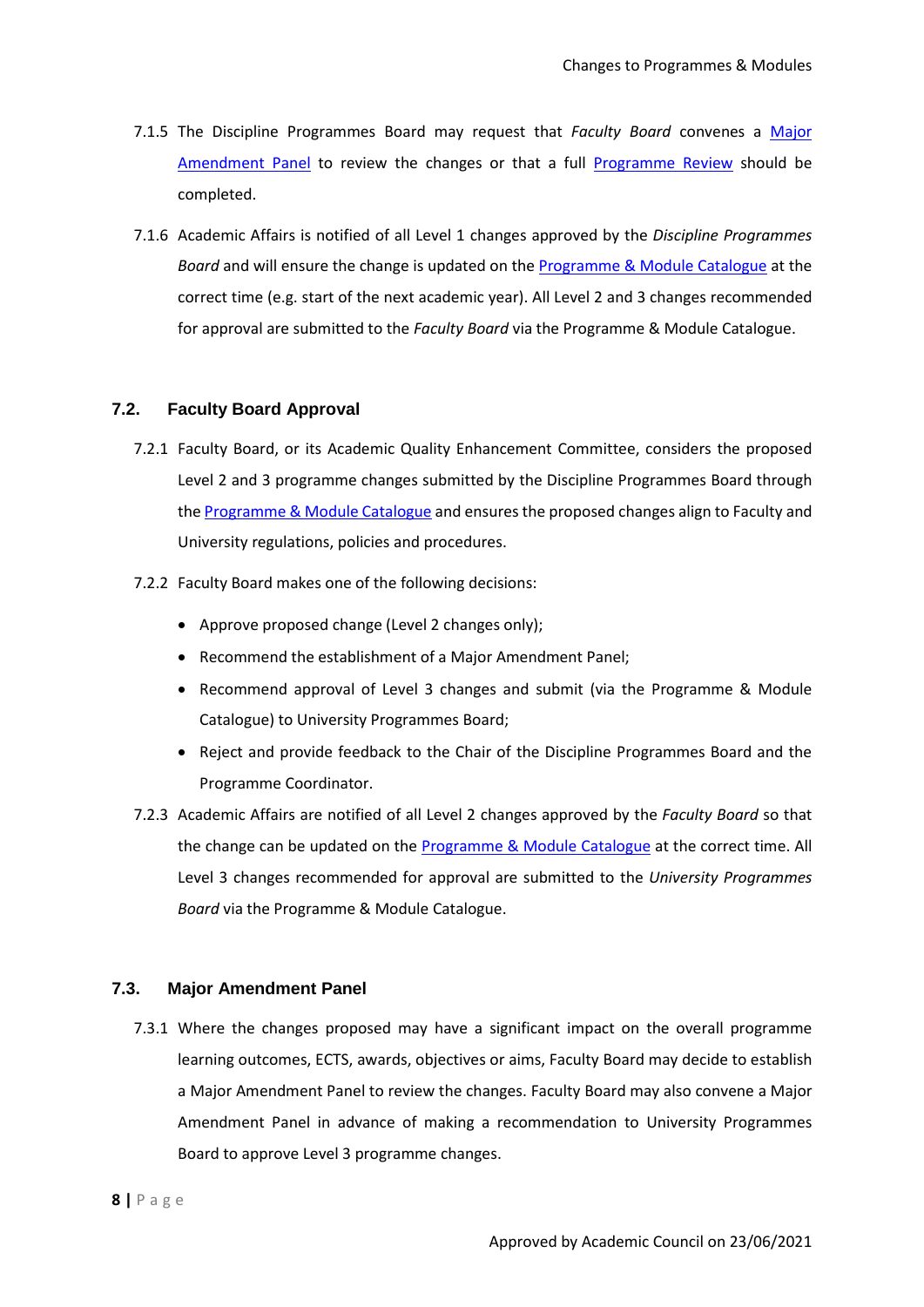- 7.3.2 The major amendment panel will consist of a Chair, nominated by the Faculty Academic Quality Enhancement Committee, a representative of Academic Affairs and a minimum of 3 additional academic staff members. Panel members should not be involved in the delivery of the programme for which the change is proposed. Additional members of the Faculty or University, student representatives, or experts external to the University, may be co-opted to a panel at the discretion of the Academic Quality Enhancement Committee, for their particular expertise and/or experience relevant to the programme.
- 7.3.3 The Major Amendment Panel, as part of its deliberations, may meet with the staff members proposing the changes and where appropriate, students and industry representatives. The Major Amendment Panel will make a recommendation regarding the proposed change to the Faculty Board.

# <span id="page-9-0"></span>**7.4. University Programmes Board Approval**

- 7.4.1 The University Programmes Board considers proposed Level 3 programme changes and ensures the proposed changes align to University regulations, policies and procedures.
- 7.4.2 The University Programmes Board makes one of the following decisions:
	- Approve proposed change;
	- Request that a Major Amendment Panel is established by the Faculty to further consider the change(s) and make a recommendation to the University Programmes Board;
	- Request a full Programme Review to consider the change(s) to the programmes and make a recommendation to the University Programmes Board;
	- Reject and provide feedback (via the Programme & Module Catalogue) to Chair of the Faculty Board, the Chair of the Discipline Programmes Board and the Programme Coordinators.
- 7.4.3 Academic Affairs are notified of all Level 3 changes approved by the *University Programmes Board* so that the change can be updated on the Programme & Module Catalogue at the correct time.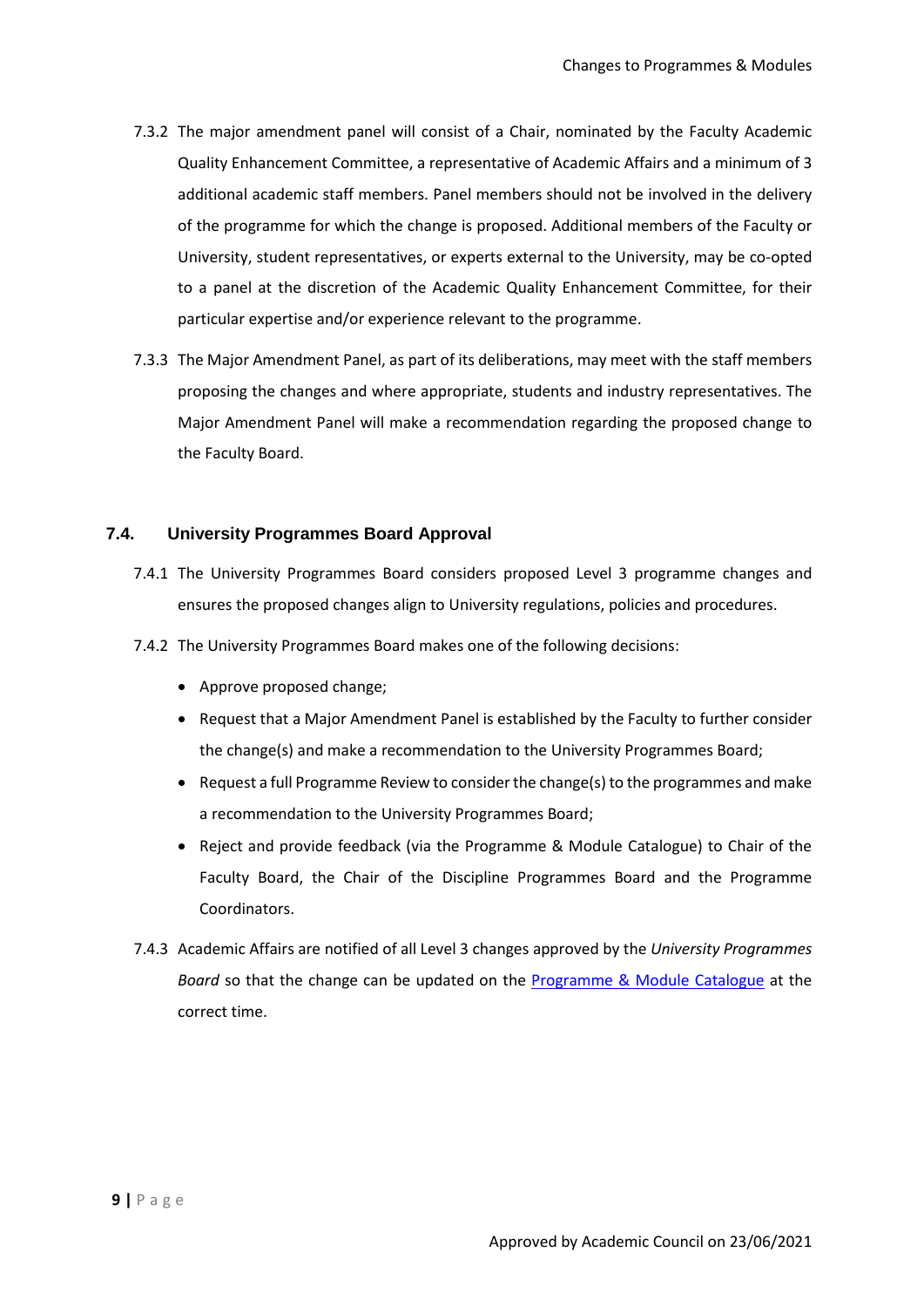# <span id="page-10-0"></span>**8. Process Flow Charts & Approval Levels**

# <span id="page-10-1"></span>**8.1. Changes to Modules & Programmes**

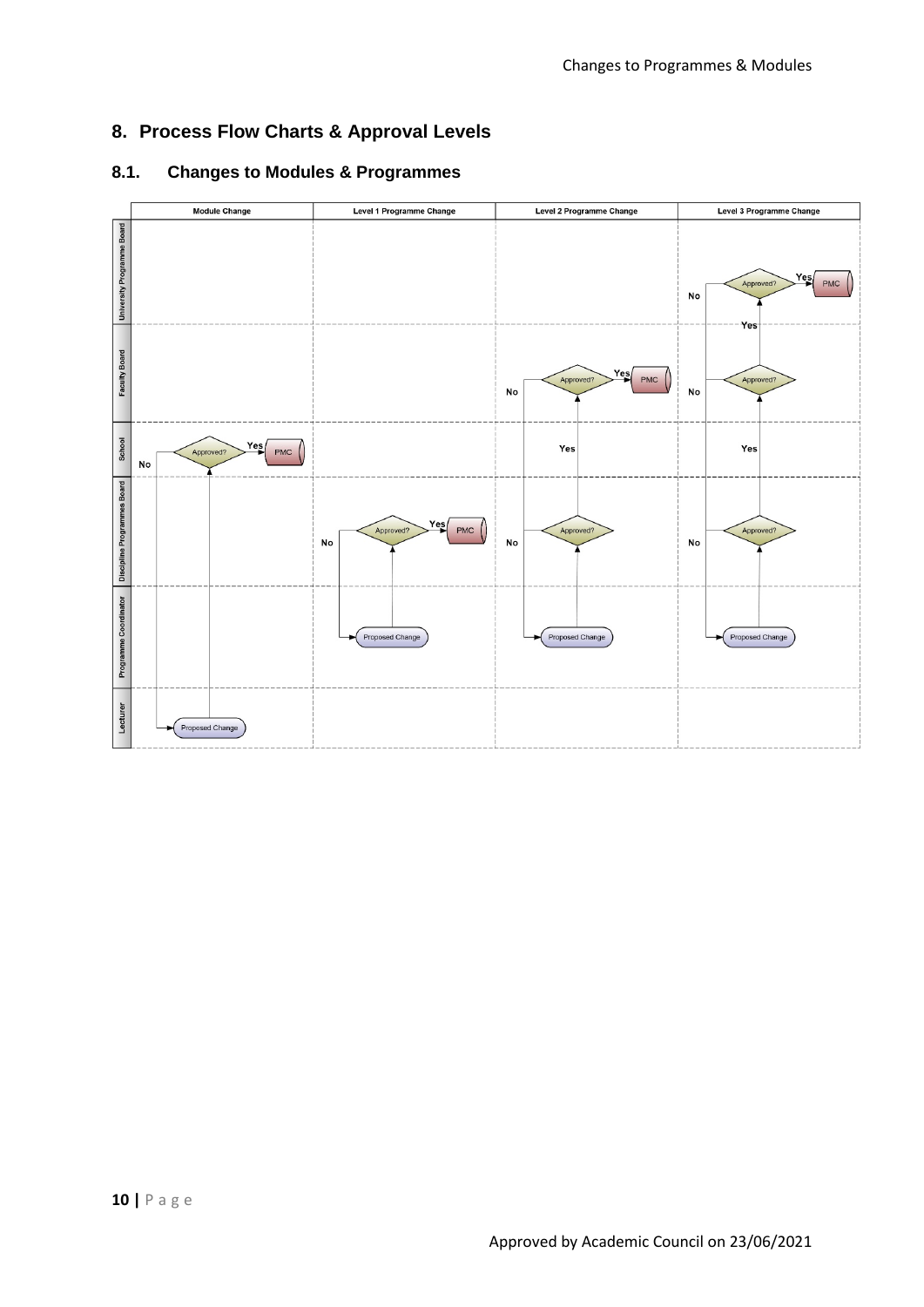# <span id="page-11-0"></span>**8.2. Programme Change Approval Levels**

| Programme & Module Catalogue - Akari Fields                              | Level          | <b>Highest Committee Approval Level</b><br>Required |
|--------------------------------------------------------------------------|----------------|-----------------------------------------------------|
| <b>Programme Code</b>                                                    | 3              | <b>University Programmes Board</b>                  |
| Programme Title                                                          | 3              | <b>University Programmes Board</b>                  |
| <b>Programme Short Title</b>                                             | 3              | <b>University Programmes Board</b>                  |
| <b>Programme Credits (ECTS)</b>                                          | 3              | <b>University Programmes Board</b>                  |
| <b>FTE Credits</b>                                                       | 3              | <b>University Programmes Board</b>                  |
| <b>CAO Code (if different)</b>                                           | 3              | <b>University Programmes Board</b>                  |
| Programme Type (Postgraduate<br>Diploma, Undergraduate Certificate etc.) | 3              | <b>University Programmes Board</b>                  |
| <b>Award Type</b>                                                        | 3              | <b>University Programmes Board</b>                  |
| <b>Commencement Date</b>                                                 | $\mathbf{1}$   | Discipline Programmes Board                         |
| <b>NFQ Level</b>                                                         | 3              | <b>University Programmes Board</b>                  |
| Campus                                                                   | $\mathbf 1$    | Discipline Programmes Board                         |
| <b>Other Locations</b>                                                   | 3              | <b>University Programmes Board</b>                  |
| Full-Time/Part-Time                                                      | 3              | <b>University Programmes Board</b>                  |
| <b>ISCED Code</b>                                                        | 3              | <b>University Programmes Board</b>                  |
| Subjects                                                                 | 3              | <b>University Programmes Board</b>                  |
| <b>Course Marker</b><br>(Academic/General/Professional/Vocational)       | $\overline{3}$ | <b>University Programmes Board</b>                  |
| <b>Teacher Training</b>                                                  | 3              | <b>University Programmes Board</b>                  |
| <b>Semesters Per Year</b>                                                | 3              | <b>University Programmes Board</b>                  |
| <b>Programme Duration (Year/Months)</b>                                  | 3              | <b>University Programmes Board</b>                  |
| Duration Type (Academic/Calendar/Both)                                   | $\mathbf{1}$   | Discipline Programmes Board                         |
| <b>School Responsible</b>                                                | $\mathbf{1}$   | Discipline Programmes Board                         |
| Programme Aims/Objectives                                                | $\overline{2}$ | <b>Faculty Board</b>                                |
| Minimum Entry Requirements                                               | $\overline{2}$ | <b>Faculty Board</b>                                |
| Non-Standard Entry Requirements                                          | $\overline{2}$ | <b>Faculty Board</b>                                |
| Procedures for Non-Standard Applications                                 | $\mathbf{1}$   | Discipline Programmes Board                         |
| Minimum English Requirements                                             | $\overline{2}$ | <b>Faculty Board</b>                                |
| <b>Collaborative Provision (if applicable)</b>                           | 3              | <b>University Programmes Board</b>                  |
| Further Information on Collaborative Provision                           | 1              | Discipline Programmes Board                         |
| Overview<br>of<br>External<br>the<br>Engagement<br>on<br>Programme       | $\mathbf{1}$   | Discipline Programmes Board                         |
| <b>Study Abroad</b>                                                      | $\mathbf{1}$   | Discipline Programmes Board                         |
| <b>Work-based Learning</b>                                               | $\mathbf{1}$   | Discipline Programmes Board                         |
| <b>Community Based Learning</b>                                          | $\mathbf{1}$   | Discipline Programmes Board                         |
| Work/Professional Placement/Clinical Placement                           | $\overline{2}$ | <b>Faculty Board</b>                                |
| <b>Graduate Attributes</b>                                               | $\mathbf 1$    | Discipline Programmes Board                         |
| <b>Employability/Career Opportunities</b>                                | $\mathbf{1}$   | Discipline Programmes Board                         |